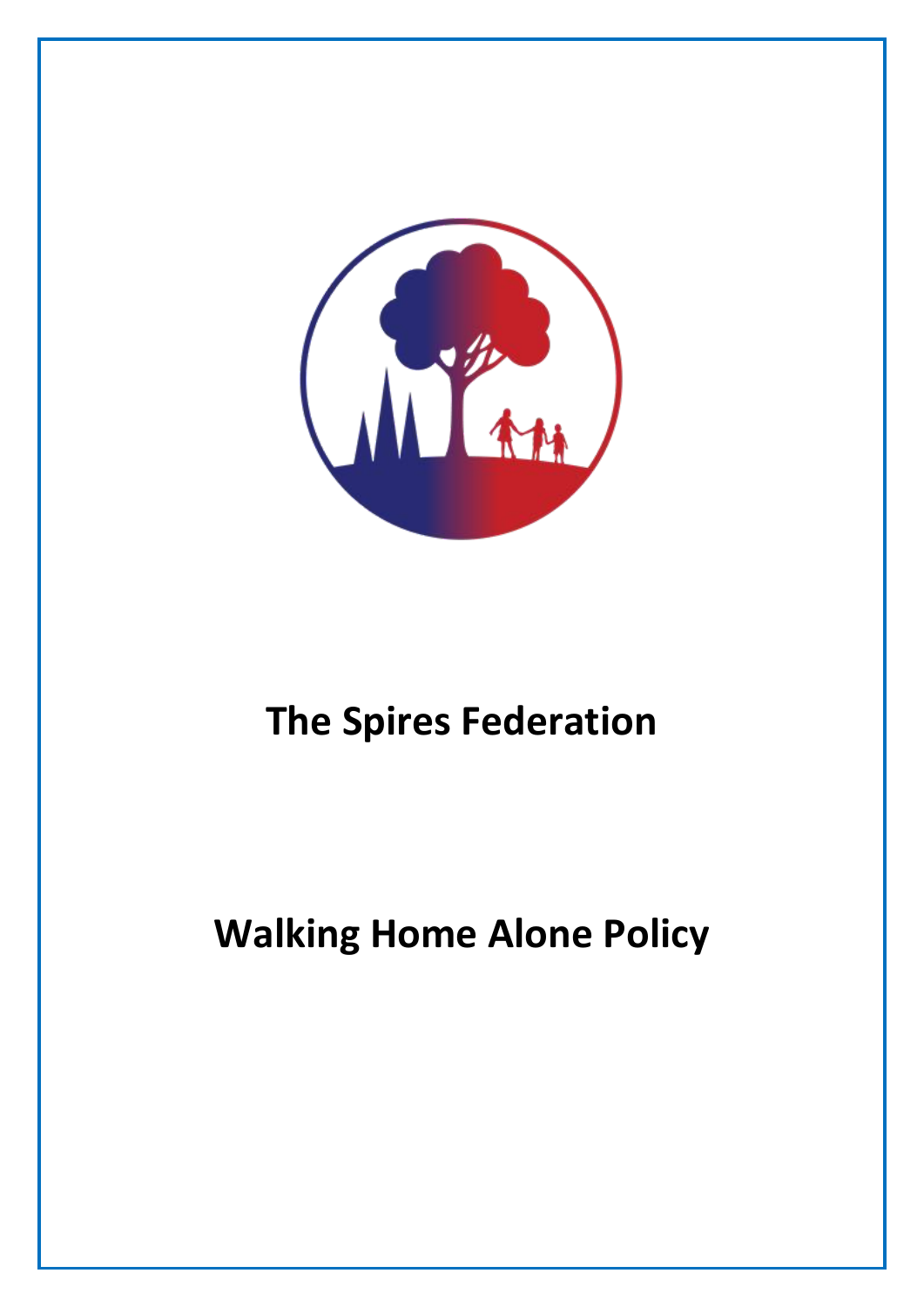### **Walking Home Alone Policy**

### **This policy is devised for the general health and safety of children and should be read alongside the Safeguarding and Child Protection Policy for the Spires Federation.**

There are no laws around age or distance of walking to school. A families' guide to the law states:

*"There is no law prohibiting children from being out on their own at any age. It is a matter of judgement for parents to decide when children can play out on their own, walk to the shops or school."*

Parents/carers are legally obliged to ensure their children get to school and attend regularly, but this in itself does not disallow independent travel. However, as a Federation we are responsible for the welfare of our pupils and therefore have to consider what we believe is good practice in ensuring the safety of our pupils. We have a duty of care to the pupils when they are on site and need reassurance that they will be safe once they leave our care at the end of the day. We also have an obligation to alert relevant authorities should we believe a child's welfare is at risk. Therefore the following guidance has been developed to ensure that every child's welfare is at the forefront of our minds.

Parents of children who wish them to walk home unescorted by an adult, at the end of the school day (Please see the individual finish time for each school), must adhere to the following guidelines:

- Parents must have **completed and signed a written permission form** (See Appendix A) and this must have been received by the school, to provide permission for their children to walk directly home from school at the end of the day. Children are **NOT** permitted to walk home alone with only verbal permission.
- Children **MUST** be in year 5 or 6. Children in other year groups are NOT permitted to walk home alone.
- The school office will keep a list of those children who have permission and all adults will be clear that they are permitted to walk home alone.
- It is the parent's responsibility to check the route that their children may walk home in order that they may make an assessment of the appropriateness of the journey. Crossing of fast roads, walking through secluded areas is to be discouraged. A single route must be agreed.
- Parents must be certain that children have an awareness and understanding of the green cross code and stranger danger. It is parent's responsibility to ensure they are sufficiently happy that their child is capable of undertaking the proposed journey safely.
- During winter months and/or inclement weather, children must be dressed appropriately.
- Your child will also be responsible for their behaviour whilst on the school premises either before or after school. Should their behaviour not be acceptable you will be asked to accompany them or collect them until they have proved they can be trusted again.
- We will not allow children to walk home alone in the dark. Please bear in mind that if they are attending an after school club it may be dark when the club finishes.
- There should be someone at home to meet the child on their arrival.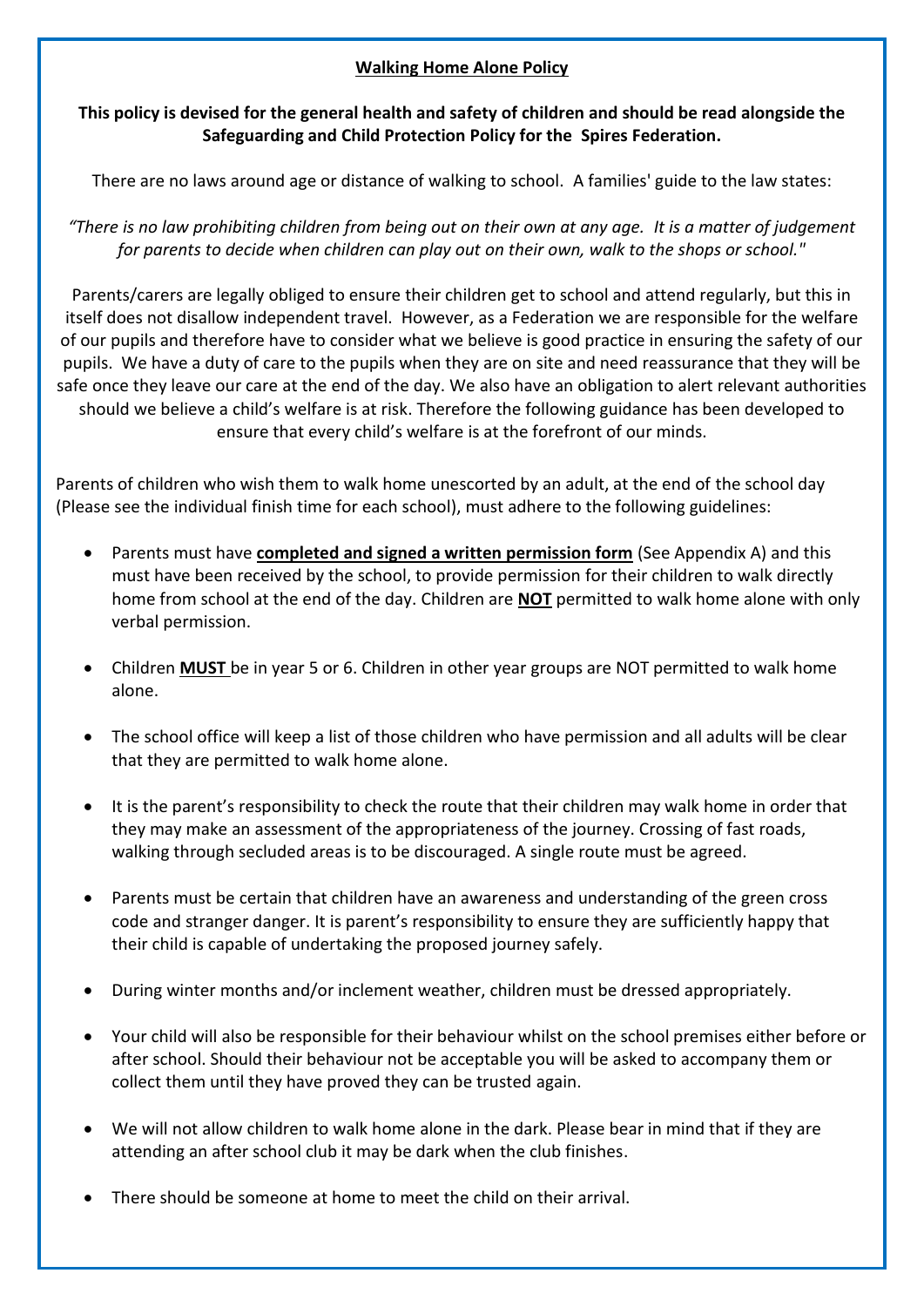- Any child must be capable of arriving home within 30 minutes of the end of the school day. Journeys over 30 minutes are not considered appropriate for children to walk alone at this stage.
- If any child does not arrive home within the agreed timeframe, parents/carers must immediately notify the school in order that appropriate action can be taken.
- If any child does not arrive home within the agreed timeframe and direct contact with the child has not been established by either school or parents/carers, school will instigate the missing person's procedure in conjunction with the relevant authorities.
- If the missing person procedure is initiated there must be a point of contact remaining at both the home and school location until further advised by the relevant authorities.
- If your child does arrive home after the missing person procedure has been instigated, immediate notification to the relevant authorities/emergency services must be made. This is to enable the missing person procedure to be stood down.
- Once the missing person procedure is initiated responsibility will pass to the relevant authority to further any enquiries. Both parents/carers and school will be guided by them in order that a successful outcome is achieved.

#### **IF AT ANY TIME YOU NEED TO CHANGE ARRANGEMENTS YOU HAVE MADE PLEASE ENSURE YOU LET US KNOW IN WRITING IMMEDIATLEY.**